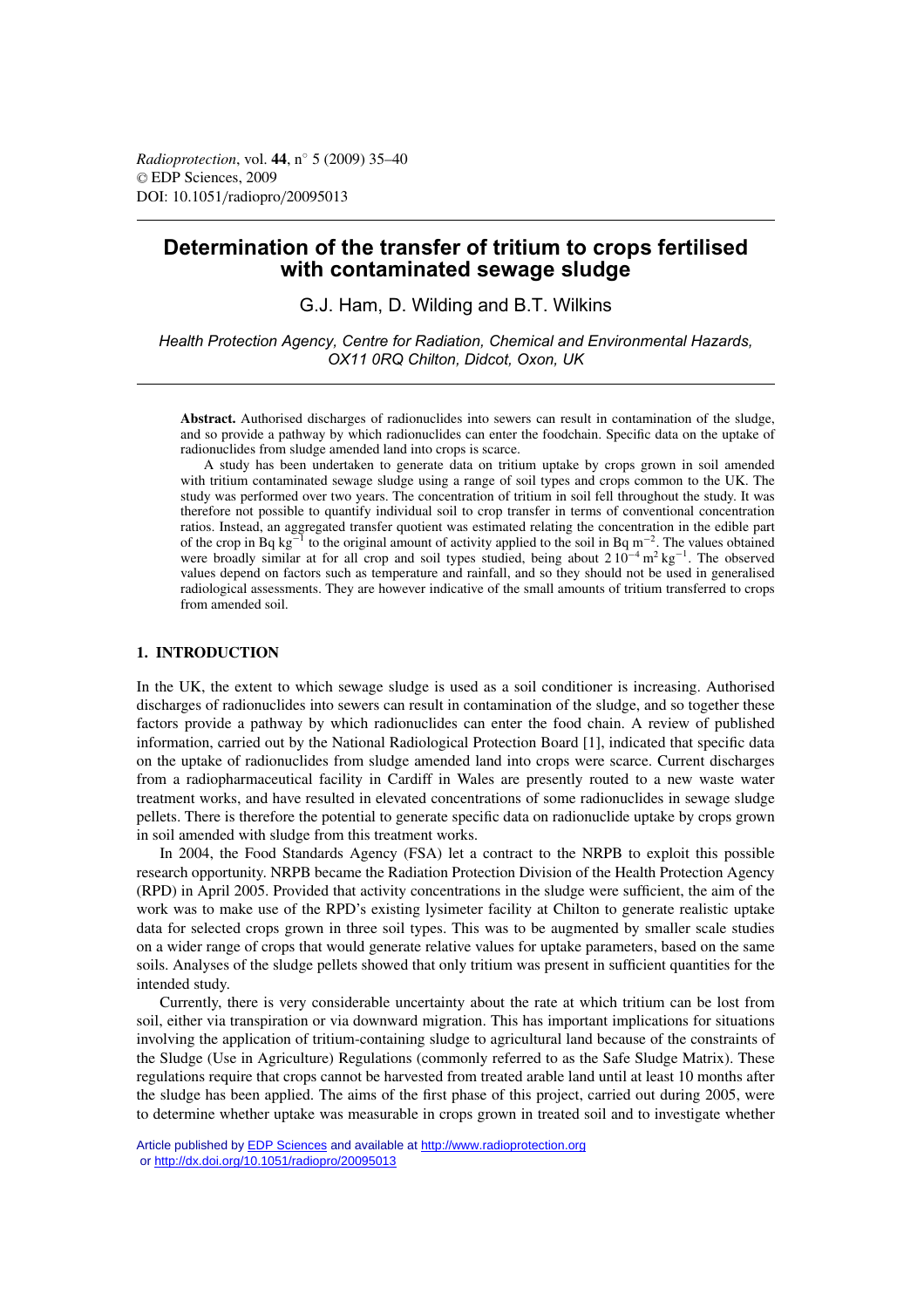## 36 RADIOPROTECTION

tritium was being lost rapidly from the soil. It was recognised that, in terms of crop production, this part of the study was outside the constraints of the Safe Sludge Matrix. The results of this phase of the work were then used to aid the design of the next phase of the work in 2006. The experiments in 2006 focused on uptake into plants under growing conditions that did conform with the Safe Sludge Matrix.

# **2. STUDY DESIGN AND INITIATION**

## **2.1 Starting materials**

Sewage sludge pellets were collected from the Cardiff East waste water treatment works in November 2004. An initial analysis of the tritium content gave average concentration of about 87,000 Bq kg<sup>-1</sup> of total tritium. Nearly all of the activity was in what was operationally-defined as an organically bound form. The existing lysimeter facility at the RPD Chilton laboratory is set out in three pairs, with each pair containing a different soil type. The soil types employed are Hamble loam, Fifield sand and Adventurers peat. Each soil was collected from suitable field sites in 1983. Each lysimeter is 1.7 m in diameter and 0.5 m in depth.

To enable a larger range of crops and soil types to be studied, the lysimeters were supplemented by a series of smaller containers. Water cisterns of 20 l capacity were used with dimensions of 0.45 m \*  $0.3$  m  $*$  0.27 m (w $*$ d $*$ h). Soils for these new containers were collected from the original locations in 2005. In addition, samples of a clay soil of the Denchworth series were also collected. Together, these four soils provide a suitable contrast in the types of agricultural soil found across the UK.

Drainage holes were drilled in each of the new containers and after each container had been filled, the soil was tilled and then allowed to settle. At about the same time the soils in the established lysimeters were dug over and allowed to settle.

## **2.2 Approach adopted**

The crops chosen for the study were dwarf french (DF) bean, cabbage, carrot, strawberries, potatoes and grass. Each soil : crop combination involved 3 of the smaller containers. Two of these were treated with sludge pellets; the third remained untreated and was used as a control. This was considered important because of the possibility of transpiration, ie the transfer of tritium in the vapour phase between containers. This approach also provided a check that ambient levels of tritium in the environment were not affecting the results. All crops except the strawberries were also grown in the lysimiters. All crops except the strawberries and grass were rotated between the containers and lysimiters for the second year of the study so they were not grown in the same tub two years running.

Once the soil had settled after tillage, the designated containers and the six lysimeters were amended with sewage sludge pellets at a rate corresponding to about 20 tonnes per hectare  $(2 \text{ kg m}^{-2})$  which is equivalent to 1.7 10<sup>5</sup> Bq m<sup>-2</sup> of tritium. This exceeded the maximum rate specified in the Safe Sludge Matrix, but was considered necessary because the measured concentrations of tritium in the pellets were lower than had originally been expected. The pellets were incorporated into the top 100 mm of soil using standard gardening tools. The soils were mixed again 3 and 7 days after amendment.

For 2005, one important objective was to improve understanding of the behaviour of tritium in soil. For this reason, samples of soil were taken from the lysimeters throughout the growing season. The results will be discussed in detail later but the rate of change in the concentration of tritium in soil decreased through 2005. For this reason, in 2006 soil was only sampled at the beginning and end of the growing season. One sample of each soil type was also taken from the lysimeters in June 2007, to investigate the effects of a second winter. Soils in the smaller containers were sampled only before planting or sowing and then again when a crop was harvested. After collection, all soil samples were sieved through a mesh of approximately 3 mm in size. One aliquot was dried at 105 ◦C to determine moisture content and a second aliquot stored at −20 ◦C for tritium analysis. The smaller containers provided an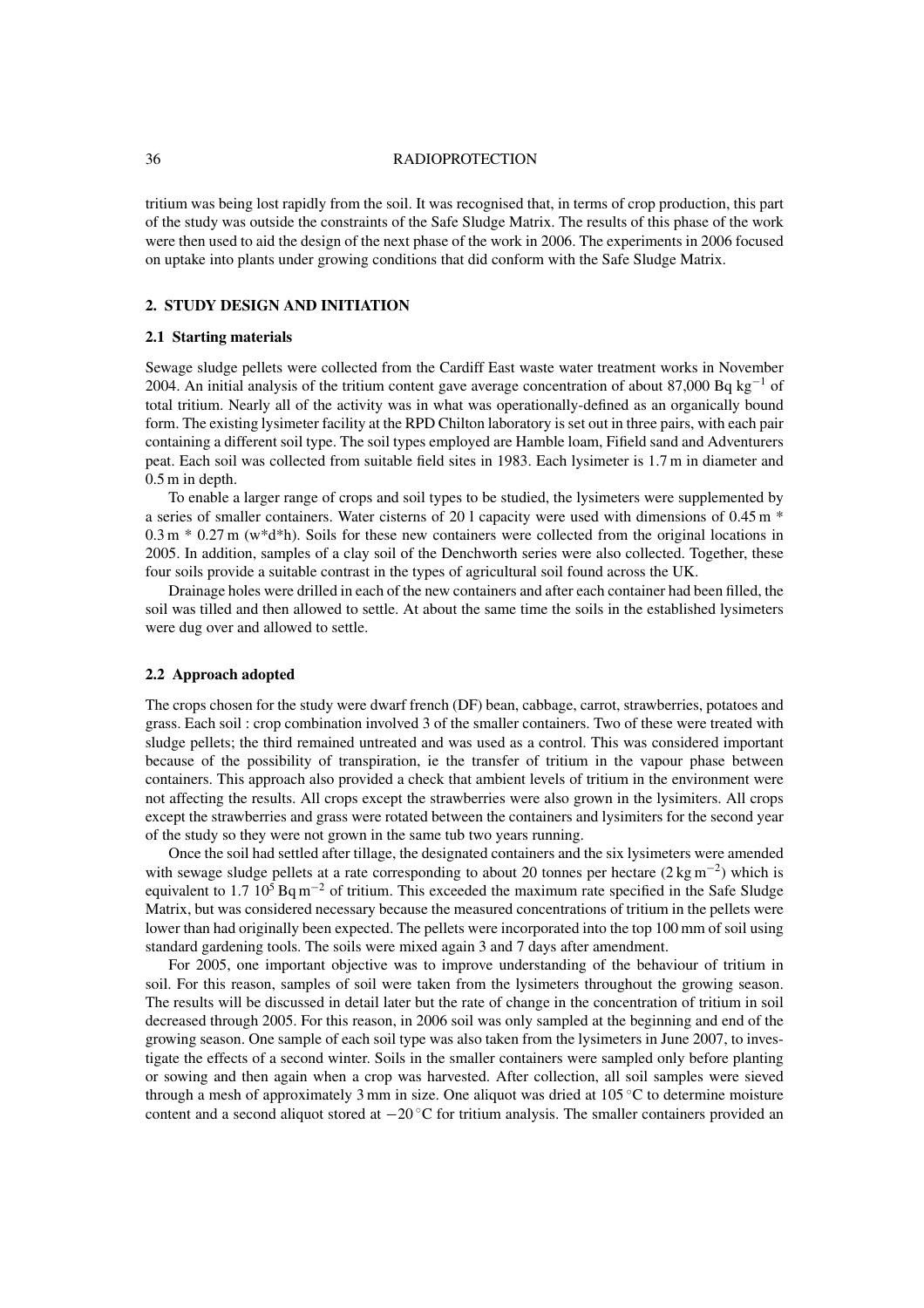#### ECORAD 2008 37

opportunity to collect and analyse leachate, ie the liquid that had percolated through the soil and was drained away. One container of each soil type that had been sown with grass was used for this purpose.

Crops were sown or planted in late May 2005 for the first phase and in early May 2006 for the second phase. With the exception of the permanent crops (grass and strawberries), crops were rotated between containers over the two years. They were maintained according to good horticultural practice, watered as required and regularly fed with a proprietary liquid feed. Grass was cut to about 30 mm above the soil surface whenever it reached about 150 mm in height. All other crops were collected at maturity. All crops except grass were washed in tap water and inedible parts discarded. The entire sample of the edible part was then roughly chopped or shredded. An aliquot was stored at  $-20$  °C for tritium analysis. Potatoes and carrots were not peeled and were analysed as complete tubers or roots. Analyses were carried out using a commercial combustion apparatus and a low level liquid scintillation counter. In 2005, an additional sample of one potato crop was taken from a lysimeter. This was used to determine the distribution of activity between peel and flesh. For several other radionuclides, the concentration in the peel is greater than in the flesh [2], and such information is therefore valuable when specific radiological assessments are required. In 2005, the lysimeters were able to produce more than enough mature crop for the subsequent analyses, and so in 2006 a wider range of crops was grown in them, under conditions that were more representative of those in the field.

## **3. RESULTS AND DISCUSSION**

With the exception of strawberries in 2005, all crops produced sufficient material for analysis. The growing season in 2006 was exceptionally hot and dry and therefore all crops required extensive watering with tap water. Despite this, very little leachate was collected from the containers set up for this purpose. In addition, yields of all crops were lower than in 2005.

## **3.1 Concentrations and movement of tritium in soil**

The results for total and aqueous tritium concentrations in surface soil from the lysimeters and containers showed a large variability in the individual results. However, this variability tended to decrease with time after the pellets were added. In all cases the tritium was predominately present as the organically bound form. As an example the data for the lysimeter loam soils are shown in Figure 1.



Figure 1. Concentrations of tritium in loam soil.

The reproducibility of the analytical method had already been established, and so the variability can probably be ascribed to the non-uniform distribution of sludge in the soil.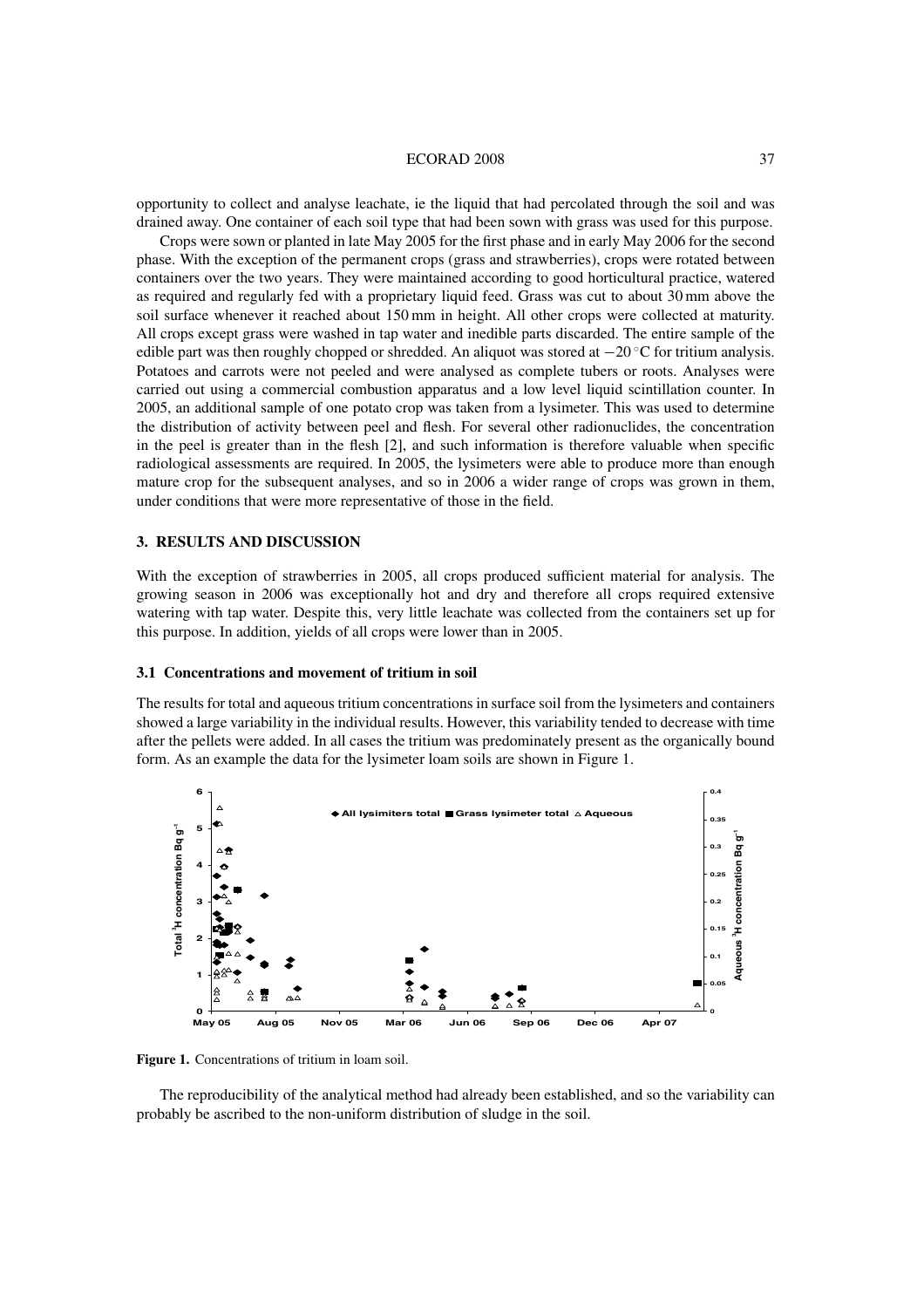#### 38 RADIOPROTECTION

The soils used for growing grass were the only ones that were not disturbed by cropping or tilling between the two years. For this reason, these results are differentiated in Figure 1. However the data for these soils did not appear to be less variable than the other results.

The non-uniform distribution of the sludge pellets in the soil in the early stages of the study mean that only very broad comments can be made about temporal trends. The inhomogeneity decreased with time but the ranges of individual values from the same soil were still large. Table 1 shows the mean decrease in tritium concentrations over the two growing seasons. Given the spread of the individual data for the sand soil in May and August/September 2006, the mean values for 2005 and 2006 were not significantly different from each other.

| Percent loss of tritium in each growing season      |            |      |                      |            |      |      |        |  |  |  |  |  |
|-----------------------------------------------------|------------|------|----------------------|------------|------|------|--------|--|--|--|--|--|
|                                                     | Lysimiters |      |                      | Containers |      |      |        |  |  |  |  |  |
|                                                     | Loam       | Peat | Sand                 | Loam       | Peat | Sand | Clay   |  |  |  |  |  |
| 2005                                                | 58%        | 34%  | 55%                  | 65%        | 27%  | 67%  | 67%    |  |  |  |  |  |
| 2006                                                | 44%        | 33%  | $-17\%$ <sup>1</sup> | $32\%$     | 34%  | 11%  | 42%    |  |  |  |  |  |
| Whole study                                         | 82%        | 81%  | 71%                  | 84%        | 71%  | 83%  | $87\%$ |  |  |  |  |  |
| *No significant loss of tritium over 2006 see text. |            |      |                      |            |      |      |        |  |  |  |  |  |

**Table 1.** Mean loss of tritium from soils.

In August 2005 and April 2006 300 mm deep cores were taken from the undisturbed part of the lysimiters. The loam and clay soils showed no evidence of migration of the activity from the top 100 mm layer, while there was some evidence that tritium was present in the 100–200 and 200–300 mm layers of the peat soil.

As previously mentioned one container of each soil type was modified to collect leachate. In 2005 the activity in the leachate accounted for about 10% of the applied tritium for the peat soil and about 25% for loam, sand and clay. As mentioned earlier, in 2006 very little leachate was collected and in all cases it only represented about 1% of the applied tritium. In all cases the tritium was predominately present in the aqueous form. Despite the uncertainties and variability in the measurements, the losses of tritium from the soil cannot be fully explained by the tritium in the leachate.

## **3.2 Transfer of tritium into vegetables**

The measured concentrations for crops grown in untreated soils were generally very low, many being below the limit of detection. These results implied that any cross-contamination via transpiration from treated soils and crops was small. They also suggested that any effects from the presence of ambient levels of tritium in the general environment were small.

All measured values for vegetables grown in treated soils were low, with large associated counting uncertainties. Generally, however, where analyses were carried out on the same crop and soil type in two separate containers, the results were not significantly different from each other. In most cases the tritium in vegetables was nearly all present as tritiated water.

The absence of OBT in many samples of vegetables deserves further comment, because tritium should become incorporated into organic matter as a result of photosynthesis. The moisture content of the crops was in the range 80–95%. On the basis of the specific activity approach the  ${}^{1}H$  :  ${}^{3}H$  ratio in the plant water and organic matter should be the same [3]. Taking the relatively low percentage of organic matter in fresh vegetables with the very low concentrations of tritiated water in some of these samples, then concentrations of tritium in the form of OBT might be below the detection limit. The sample of potato that was peeled showed no significant difference in tritium content between the peel and flesh. Table 2 summarises the average concentration of tritiated water in crops.

For many radionuclides, uptake from soil into plants has been defined using the soil – plant transfer factor approach, i.e. the quotient of the activity concentration in the plant to that in the soil. However,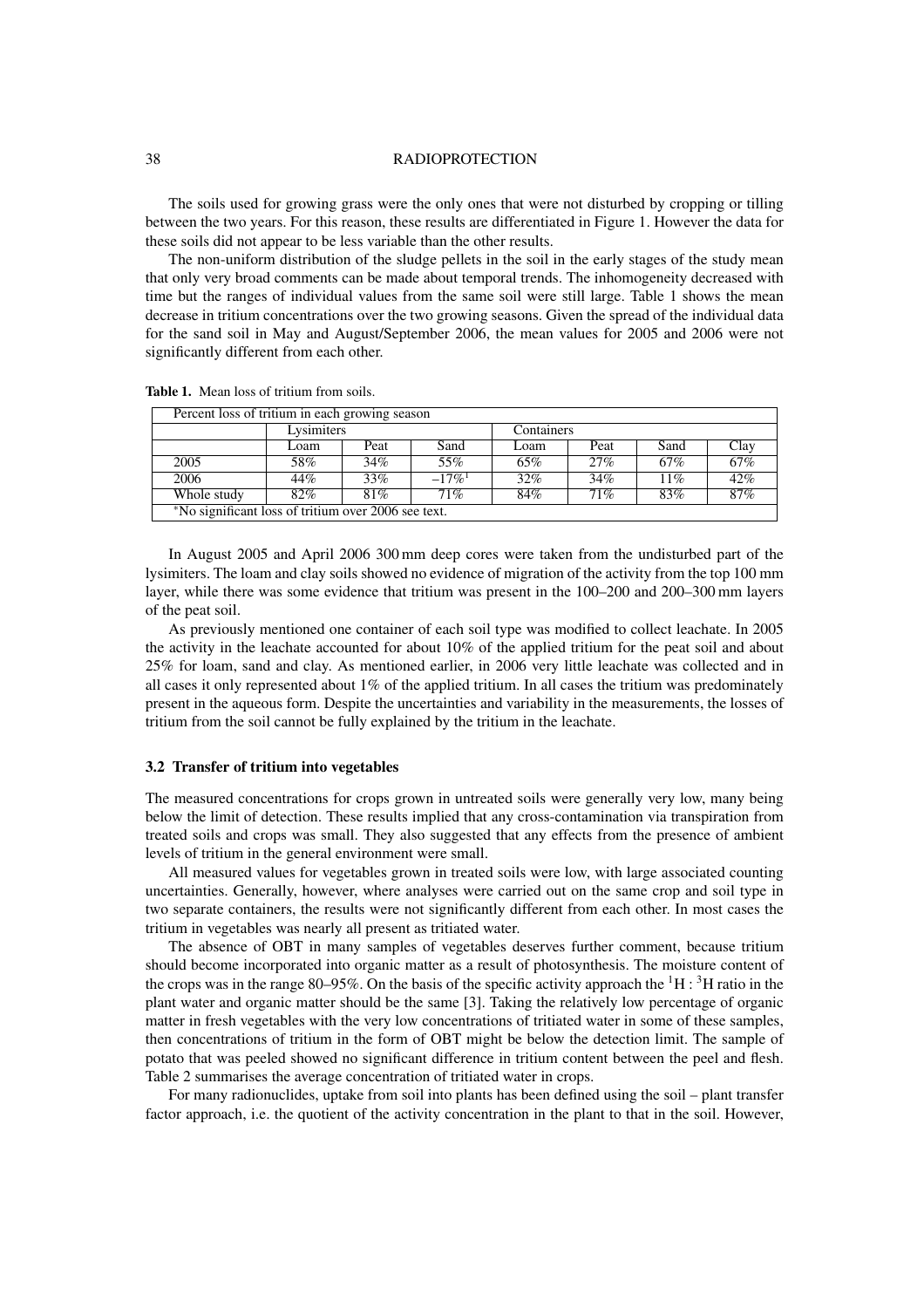| Soil  |      | Experiment | Tritium concentration, Bq $g^{-1}$ |         |          |          |                     |  |  |
|-------|------|------------|------------------------------------|---------|----------|----------|---------------------|--|--|
|       |      |            | Cabbage                            | Carrots | DF Beans | Potatoes | <b>Strawberries</b> |  |  |
| Clay  | 2005 | Container  | 0.035                              | 0.025   | 0.04     | 0.04     |                     |  |  |
|       | 2006 | Container  | < 0.007                            | 0.03    | 0.023    | 0.010    | 0.014               |  |  |
| Loam  | 2005 | Container  | 0.05                               | 0.016   | 0.05     | 0.035    |                     |  |  |
|       |      | Lysimeter  |                                    | 0.10    |          | 0.12     |                     |  |  |
|       | 2006 | Container  | 0.01                               | 0.03    | 0.029    | 0.016    | 0.015               |  |  |
|       |      | Lysimeter  | 0.033                              | 0.04    | 0.05     | 0.024    |                     |  |  |
| Peat  | 2005 | Container  | 0.025                              | 0.03    | 0.05     | 0.05     |                     |  |  |
|       |      | Lysimeter  |                                    | 0.12    |          | 0.08     |                     |  |  |
|       | 2006 | Container  | < 0.008                            | 0.02    | 0.023    | 0.027    | 0.017               |  |  |
|       |      | Lysimeter  | 0.032                              | 0.03    | 0.039    | 0.057    |                     |  |  |
| Sandy | 2005 | Container  | 0.05                               | 0.05    | 0.05     | 0.07     |                     |  |  |
|       |      | Lysimeter  |                                    | 0.11    |          | 0.20     |                     |  |  |
|       | 2006 | Container  | 0.01                               | 0.03    | 0.033    | 0.033    | 0.015               |  |  |
|       |      | Lysimeter  | 0.048                              | 0.02    | 0.037    | 0.040    |                     |  |  |

**Table 2.** Average concentration of tritiated water in crops.

concentrations of tritiated water and OBT in surface soil changed rapidly during the 2005 growing season, making the transfer factor approach unsuitable for this study. An aggregated transfer quotient approach is more helpful as it provides an indication of the overall transfer of tritium to crops from the activity originally applied. For this purpose, a quotient has been estimated that relates the concentration in the edible part of the crop in Bq  $kg^{-1}$  fresh mass to the original amount of activity applied to the soil in Bq m−2. This quotient would be affected by factors such as temperature and rainfall, and so would be specific to this study. Consequently, the numerical values of such quotients should not be applied more generally in radiological assessments. Here, the aggregated transfer quotients were broadly similar between crop and soil types. All were typically about  $2.10^{-4}$  m<sup>2</sup> kg<sup>-1</sup>, which illustrates how little of the activity originally applied was transferred to crops.

## **3.3 Grass**

In contrast to the vegetable crops, where most of the activity was in the form of tritiated water, the results for grass indicated a significant and variable contribution from OBT. As in the case of arable crops, grass has a high moisture content and so the amount of OBT deriving solely via root uptake from the soil was likely to be close to or below detection limits. The amounts of OBT observed in grass therefore suggested that a considerable proportion of the measured tritium activity was due to soil being splashed on to the vegetation. Taking broad averages, the OBT content of the grass could be accounted for by the presence of a few percent by mass of the underlying soil.

The results for grass, together with the retention of OBT in the surface soil, have implications for predictions of the onward transfer of activity into grazing animals. For many radionuclides, the inadvertent ingestion of soil during grazing can be an important route of intake of activity [4]. The results from this study indicate that for tritium, soil ingestion could be important when new pasture is sown on land that has been treated with sludge. This is because uptake of tritium as tritiated water from the soil is relatively low while a reservoir of activity remains in the surface soil in the general form of OBT. The availability of tritium in an organically-bound form for onward transfer to milk or meat would be difficult to quantify since it could depend on the actual chemical species involved.

# **4. CONCLUSIONS**

Concentrations of tritium in treated soil decreased throughout the period of the experiment. Measured values in the soil itself displayed considerable variability, although this decreased with time.